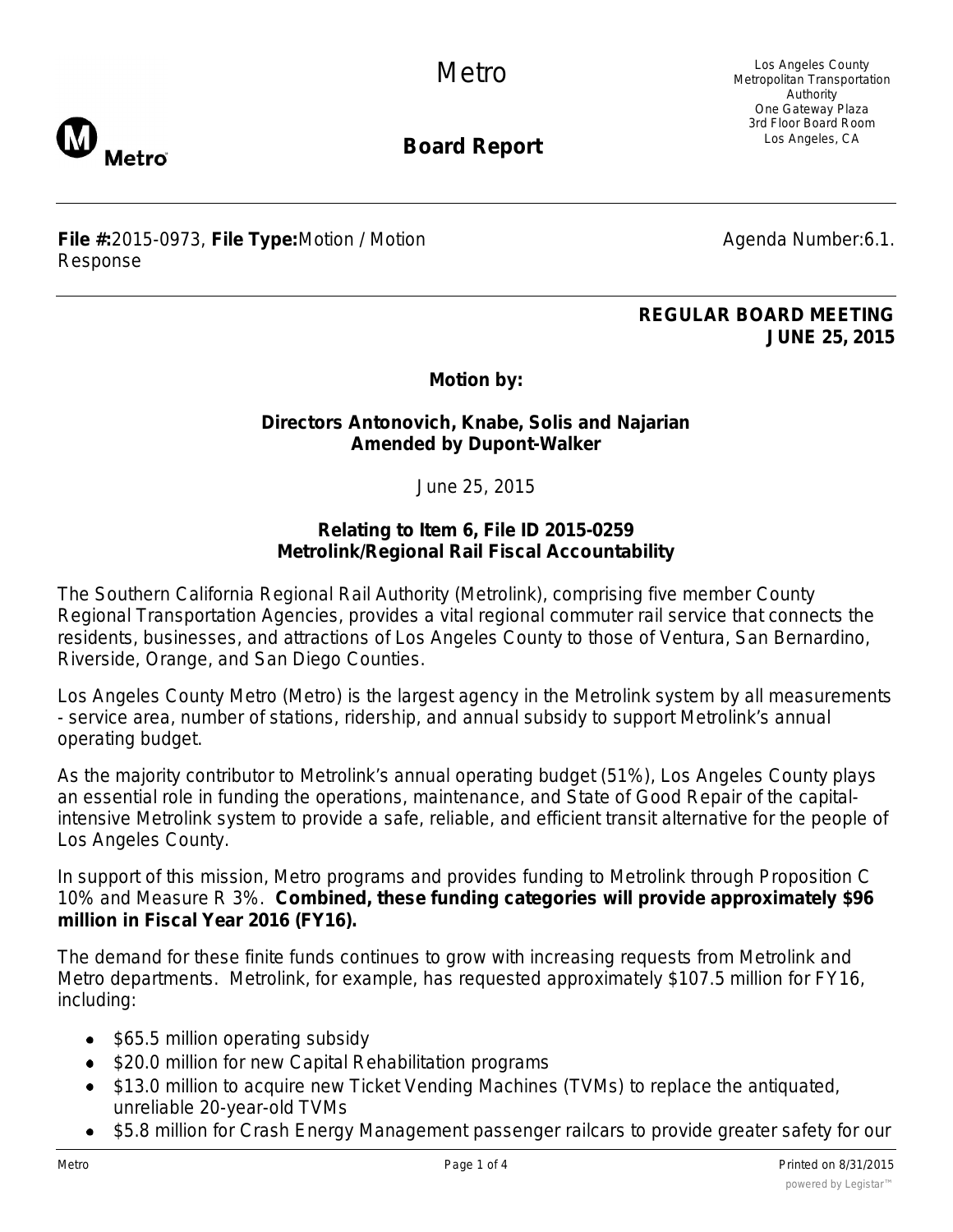**File #:**2015-0973, **File Type:**Motion / Motion Response

customers

- \$2.6 million for Right of Way (ROW) Security
- \$0.5 million in various other programs
- \$0.1 million for one-time special events

Meanwhile, Metro staff has requested \$10.2 million between FY17 and FY21 in Proposition C 10% funding to be issued as debt to support the Call for Projects (Item #15). Additionally, Metro Regional Rail has requested \$40 million in Metrolink-eligible funding in FY16 to support ongoing capital projects it manages.

As demand begins to oversubscribe funding capacity, Metro must develop a clear policy that prioritizes the use of these funds for vital needs-operations, maintenance, safety improvements and State of Good Repair-over subordinate ones (i.e., debt issued for Call for Projects) to fulfill our primary goal to provide safe, reliable and efficient commuter rail service in Los Angeles County.

 In addition to this policy, Metro must also ensure that the funding it does provide for Metrolink and Regional Rail programs is being used in a timely and cost-efficient manner so that scarce Proposition C 10% and Measure R 3% funds are used as effectively as possible.

For example, Metro staff has identified an ongoing problem with Metrolink's Capital Rehabilitation program, whereby \$40 million of previously programmed and budgeted rehabilitation funds from Metro for Metrolink remain unspent. Consequently, Metro staff has recommended (Item #6C) that Metro withhold the \$20 million in Metrolink-requested funds for FY16 until which time Metrolink staff can account for the prior unspent funds and develop a complete inventory of current and future needs that draw down upon these funding sources. This problem signifies not just a budgetary issue, but also a safety culture issue, as rehabilitation and state of good repair projects need to be implemented as soon as possible to preserve the safety of the commuter rail system.

Additionally, Metro programs funding to construct Regional Rail capital projects that are in support of Metrolink and other Regional Rail operations in Los Angeles County. These projects also require a full accounting to ensure that their Life-of-Project budgets, costs, cashflows, and timelines are clearly defined and maintained to foster accountability and safeguard these limited funding sources from additional burdens caused by delay, cost overruns, and unnecessary project scope.

To protect the safe and robust operation of Metrolink in Los Angeles County, it is incumbent upon the Metro Board to reconcile all demands for Metrolink-eligible funding, prioritize the programming of funds, and review the implementation of all Metro Regional Rail and Metrolink capital projects using this funding to protect against project cost overruns, delays, and excessive scope.

APPROVED **Antonovich, Knabe, Solis and Najarian Motion as amended by Dupont-Walker** that the Board directs the CEO to develop a policy on the use of Metrolink-dedicated sources of funding (Proposition C 10% and Measure R 3%) that embodies at minimum the following principles.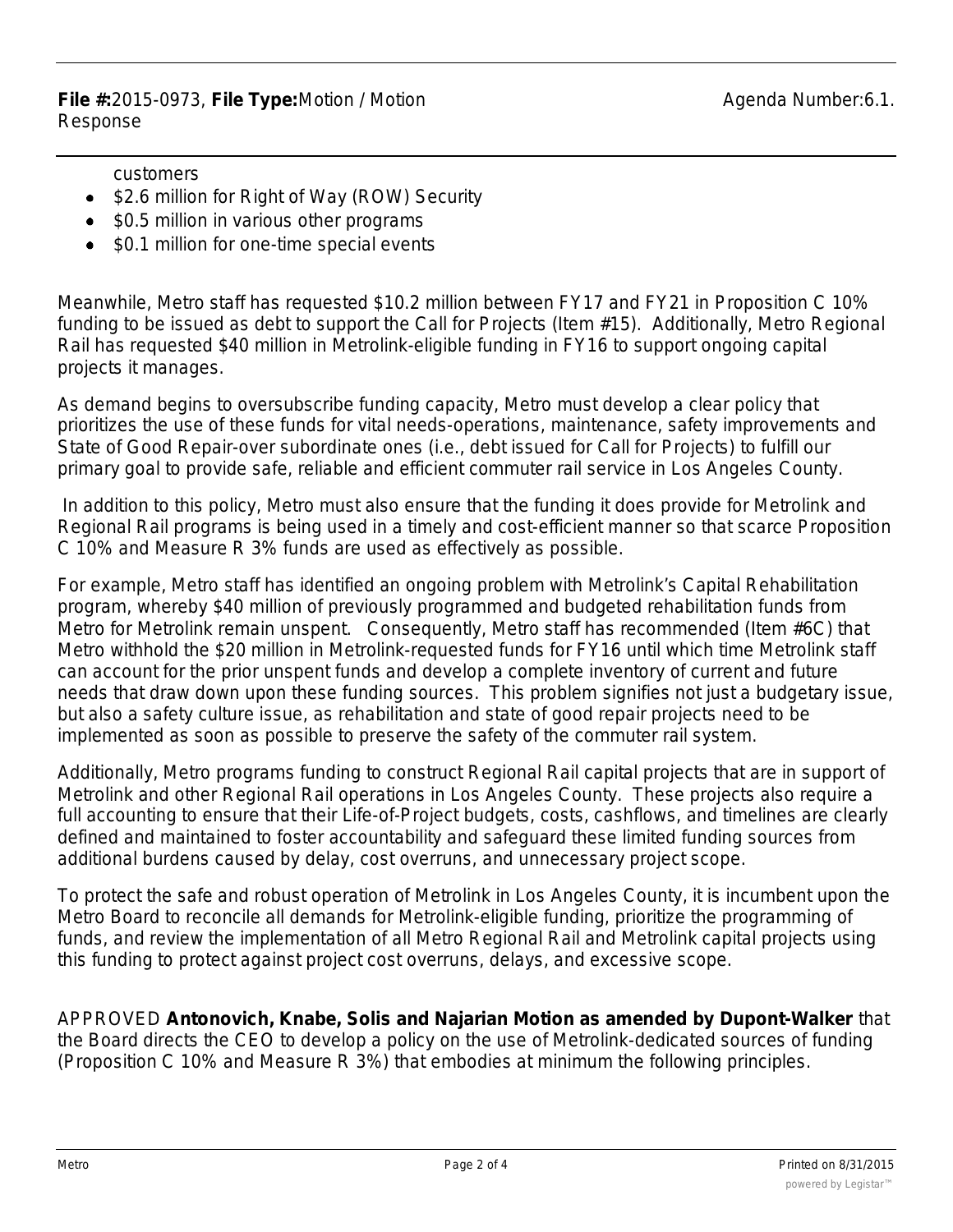**File #:**2015-0973, **File Type:**Motion / Motion Response

- A. The first priority for the use of these funding categories is for Metrolink core functions of operations, maintenance, safety and rehabilitation capital improvements, and State of Good Repair projects;
- B. All subordinate demands for these sources of funding shall not draw down funding from nor encumber debt upon these funding sources that are necessary to support the projected demands of Metrolink core functions unless sufficient capacity for future years can be demonstrated; and
- C. A quarterly written report shall be presented to the Board that reviews and tracks at minimum the project implementation timelines, cashflow, costs, and Life-of-Project budget for Metrolink (Los Angeles County) and Metro Regional Rail programs and projects.

**WE FURTHER MOVE** that the Board directs the CEO to work with Metrolink to identify projected Operating and Maintenance expenses over the next five Fiscal Years (through FY20), with a report back to the Board within 90 days.

**WE ALSO MOVE** that the Board (1) supports the staff recommendation for Item #6C to defer Metro's share of the Metrolink FY16 Renovation and Rehabilitation budget and (2) directs the CEO to request from Metrolink within 30 days a full accounting of its Capital and State of Good Repair needs, including but not limited to the following:

- A. A current inventory and status of all New Capital, Capital Rehabilitation, and State of Good Repair projects, including at minimum the following elements:
	- 1. Year of original Metro fund allocation to these projects;
	- 2. Life-of-Project budgets;
	- 3. Project implementation timelines and progress to date;
	- 4. Percent completion of each project versus percent of funds spent;
	- 5. All unspent funds;
	- 6. Reasons for any delay in project implementation;
	- 7. Estimated cashflow requirements for each project over the next five Fiscal Years (through FY20);
- B. New projects expected over the next five Fiscal Years (through FY20); and
- C. An inventory of all currently unfunded State of Good Repair and safety improvement needs for the Metrolink system within Los Angeles County.